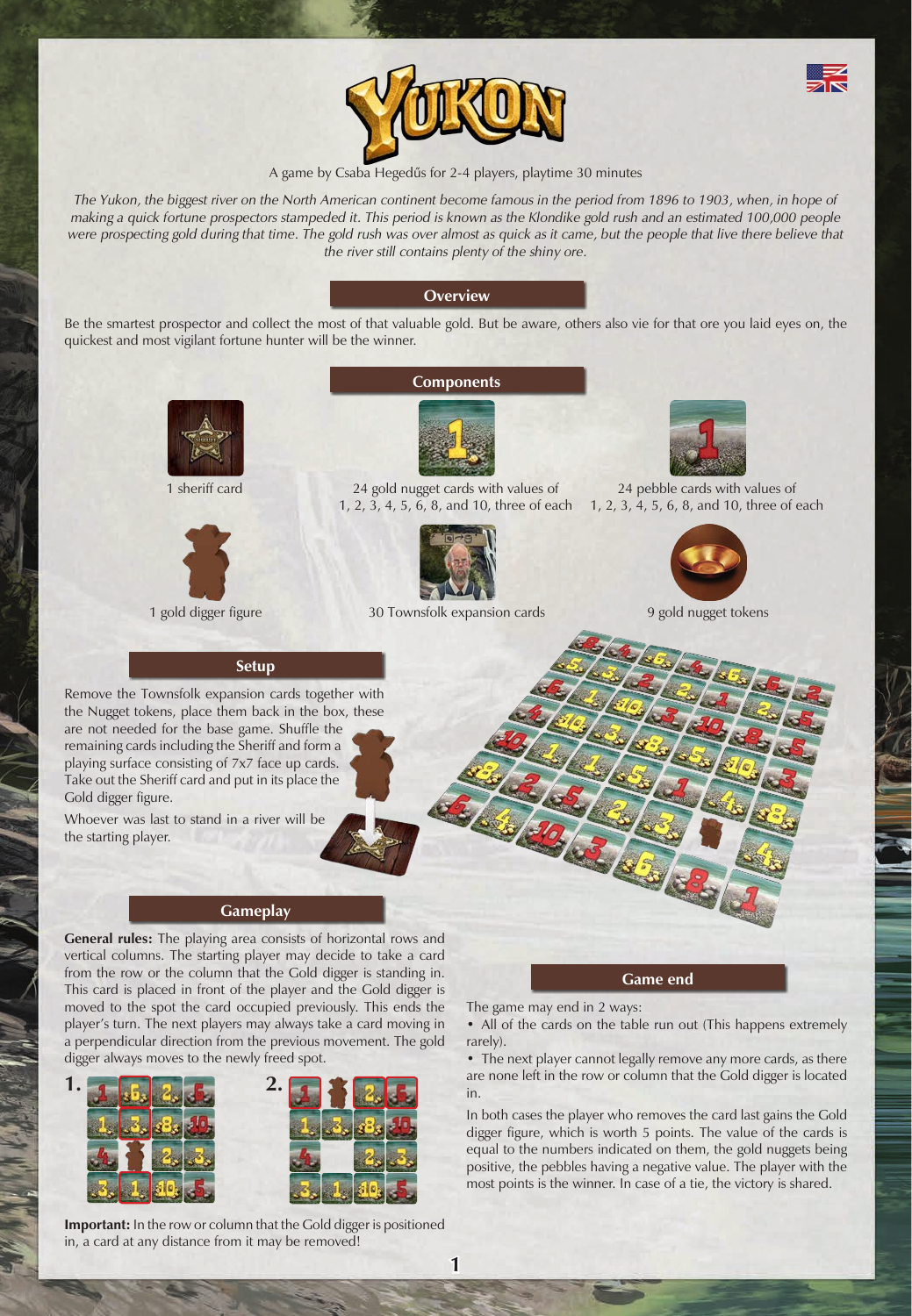### **Rules for 2 players**

The game is played as above, no modifications needed.

## **Rules for 3 players**

In this case the direction (vertical-horizontal) alternates for each player, so if the player removed a card from a row last time, in the next turn he must take one from a column.

The players form pairs based on the seating order. Counting from the starting player, the 1st and 3rd players and the 2nd and 4th players form pairs. They may not discuss their next move! At the end of the game, the pairs add up their points gained and the total will be their result. The pair with the most points will be the winner.

**Rules for 4 players**

**Note:** The pairs pick up cards in the same direction always.

*Example: Players 1 and 3 always pick up cards horizontally, players 2 and 4 always vertically.*

## **The townsfolk expansion**

*Klondike is a fast developing town, where the settlers are interested in gold, besides their normal jobs. Everyone tries to make a bit of profit from the new adventurers. Be aware, the most innocent looking inhabitants can double-cross you if not careful.*

#### **Expansion components**

- 30 Townsfolk expansion cards (Trapper, Goldsmith, Commander, Reseller, Postman, Innkeeper, Warden, Teacher, Telegraphist, Pan, 3 of each)
- 9 gold nugget tokens

Shuffle the expansion cards thoroughly and draw 15 of them to add to the Nugget, Pebble and Sheriff cards.

**Setup**

After shuffling, form an 8x8 playing area from the face up cards. Take out the Sheriff card and put in its place the Gold digger figure. If there are Pans on the table, than shuffle the gold nugget tokens face down and place 3 of them in a face down stack on the Pan card. Put the remaining nugget tokens and cards back in the box, these will not be used.

The game rules do not change with this expansion, but some options are added. In a 2,3,4 player game, everyone collects gold and pebbles for themselves, the players take turns in clockwise order.

**Postman** *"This time he brings good news, making you lose concentration."* 



**Innkeeper** *"You drank too much beer last night, you can't walk straight home."*



When you gain this card, you keep it, and you can use its ability once in the game. The Postman brought you good news making you jump for joy, you forget where you were going. If you use this card's ability, you can change direction at that time. Once the card is used, you put it back into the box. If you have not used the Postman until the end, it will be worth the number of pebble cards you collected.

*Example: Annette has a Postman card at the start of her turn. She sees that the direction she must move doesn't offer any good choices, so she decides*  to use the card and move in the other direction to take a card from there instead. The next player does not change direction, but keeps playing in *the same way as before.* 

*Example 2: Monica keeps the Postman until the end of the game. She gained 2 pebble cards gaining her an additional 2 points. If she had no pebbles, The Postman would give her no points. Not so good news I guess.*

When you gain this card, you keep it, and you can use its ability once in the game. The Innkeeper doesn't care about guests, only the income. It happens that the patrons consume too much beer, and stagger all the way home. When you use this ability, you can move diagonally, if there is a card to take in that direction. The next player continues according to the original rules.

At the end of the game, the unused Innkeeper cards are worth the number of character cards you have collected, including the Innkeeper.

**Note:** The character cards you have used up and have placed back into the box do not count!

**2**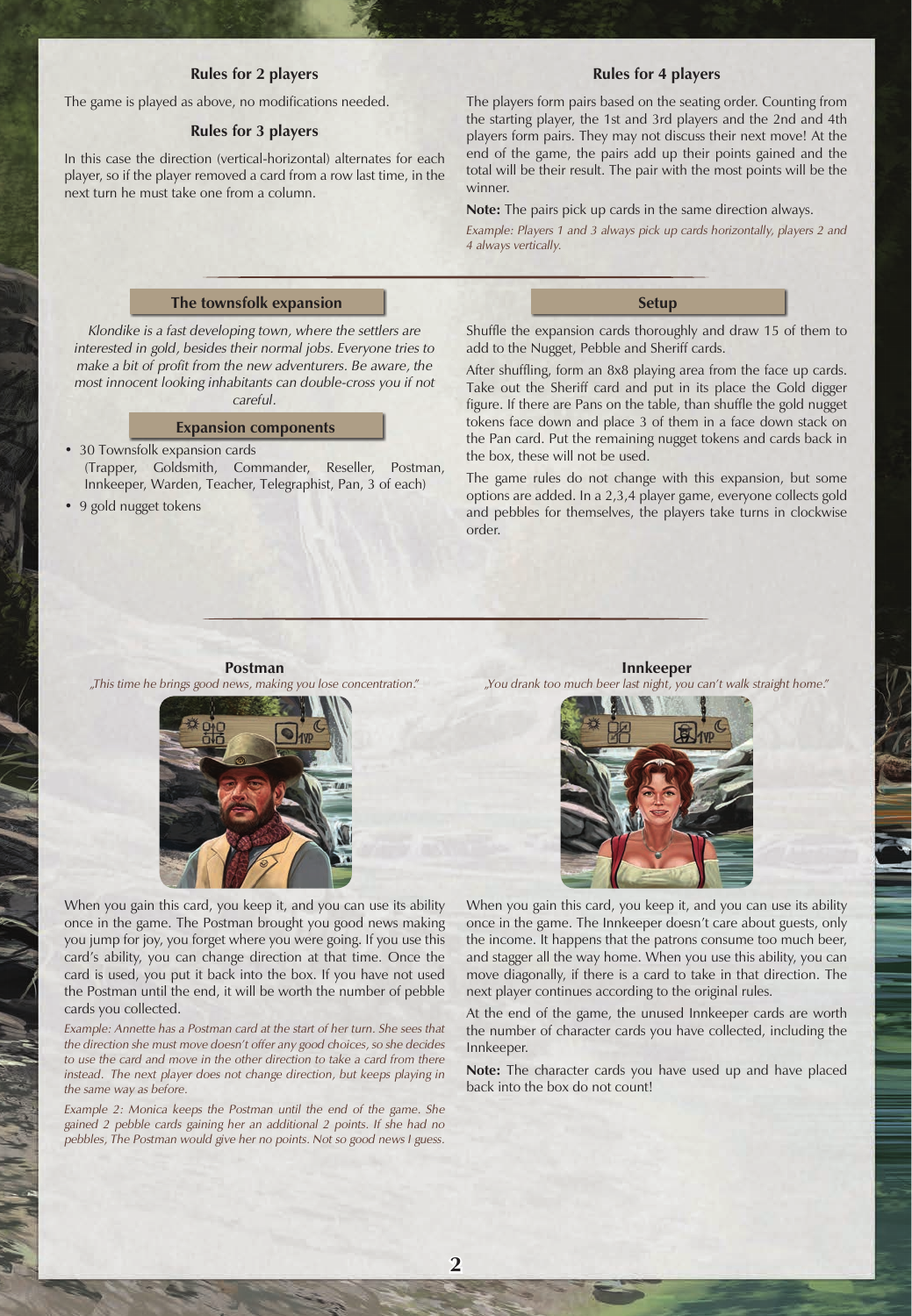#### **Commander**

*"When the cavalry arrives, order is restored."*



As soon as you gain this card, you can take a Gold nugget card that was discarded earlier from beside the board. Put the Commander back in the box. If there are none discarded, you keep the card, it's worth at the end of the game the number of Gold nugget tokens you collected. If you also have the Gold digger figure at the end, the points gained by the Commander are doubled.

#### **Warden**  *"When he appears, everyone is sent running in the other direction."*



When you gain this card, the turn order is reversed. The player picking up the card has another turn, the others continue now in a counter clockwise direction. If someone picks up another Warden card, the order is reversed again, this happens every time.

**Pan** *"You found a new washing pan, you will find more gold."*



When a player moves to a Pan card, he takes the top Gold nugget token from it and places it amongst the collected nuggets and pebbles. When the last token is removed from a Pan, put the card back in the box. The nugget tokens are worth their face value at the end of the game.

**Trapper** *"Hides and takes a gold nugget when you are not looking."*



If you collect a Trapper in your turn, you must discard a collected Gold nugget card and place this together with the Trapper next to the game board facing down. The player decides which nugget to discard.

# **Reseller**

*"Makes all deals seem like you just made a bargain."*



When you gain this card, you keep it and use the ability at the end of the game. The Reseller halves the value (rounded down) of a pebble card you collected throughout the game.

*Example: Eric takes a Reseller card and has a value 5 Pebble. Instead of -5 points, this is only scored as a -2 for Eric.* 

**Note:** The Reseller forgot to tell you, that there was a gem inside the pebble. You only look out for gold and you are no good at recognising stones anyway.

**Goldsmith**

*"Amongst the nuggets there is a pebble, that hides within a valuable ore, the Goldsmith found it."*



If you collect a Goldsmith in your turn, you can discard a collected Pebble card and place this together with the Goldsmith next to the game board facing down. The player decides which pebble to discard. These cards do not count for scoring.

**Important:** If you do not have a card to discard together with the Trapper or Goldsmith cards when taking them, you cannot keep them for later use, you must discard them.

**3**